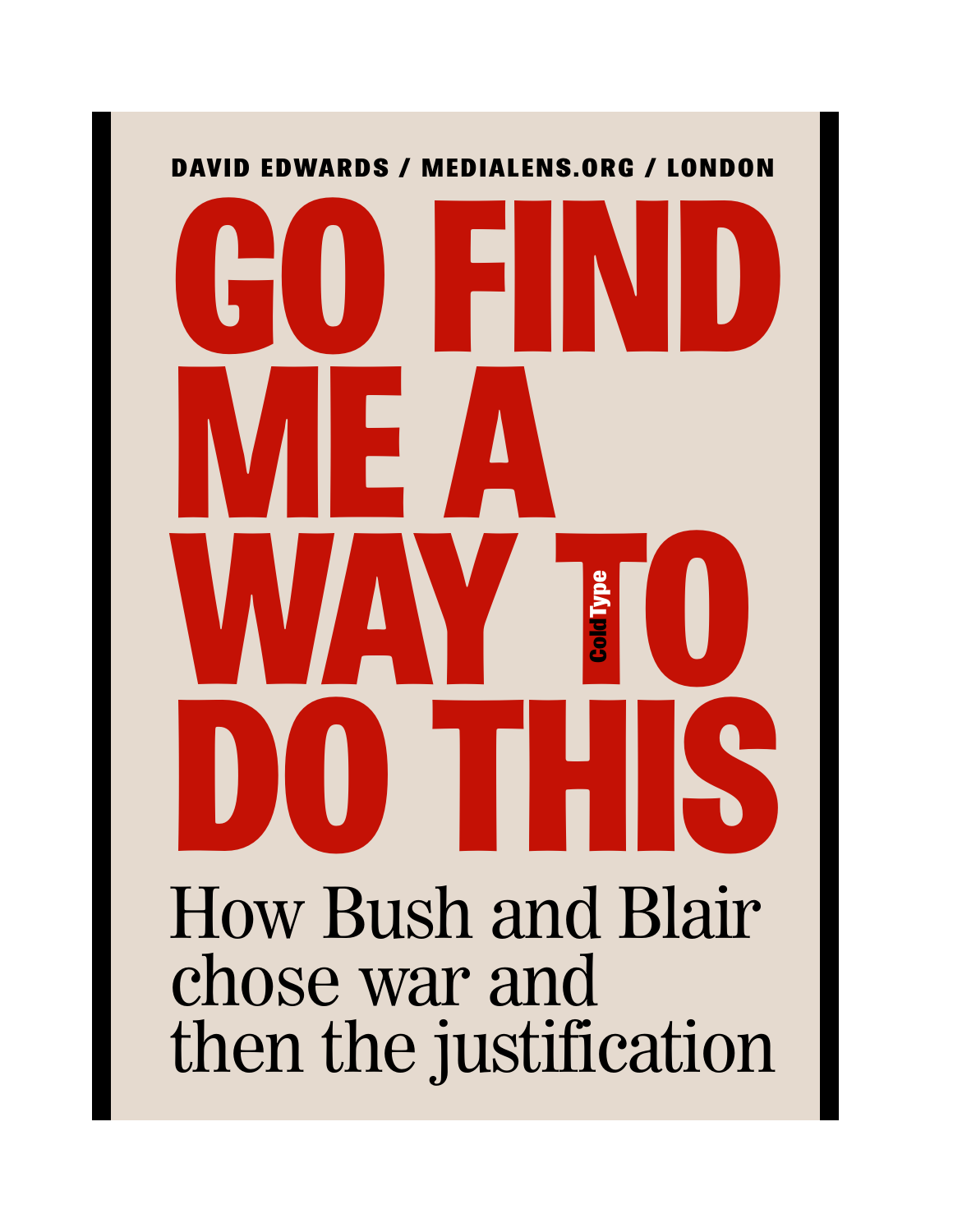# GO FIND ME A WAY TO DO THIS How Bush and Blair chose war and then the justification



ometimes it really is possible to fail to see the wood for the trees. We need to be clear that Tony Blair is claiming that the threat of Iraqi WMD justified a massive war against Iraq. We are to believe that after a major conflict in which 88,500 tons of bombs were dropped in 1991, after eight years of inspections, and after more than a decade of continuous bombing raids, and of crippling sanctions imposed under the most intensive and sophisticated surveillance operation in history,

both Blair and Bush received intelligence suggesting that Iraq was a "serious and current threat".

As we now know, this alleged intelligence is said to have been related to WMD and links with al-Qaeda that did not exist. We are to believe, then, that a rush of terrifying information relating to non-existent perils – a rush so overwhelming that long-standing policy was abandoned – suddenly emerged to lead Bush and Blair to believe that nothing less than war was required to avert the danger.

This truly is remarkable. We might expect one or two erroneous reports warning of something that isn't there – but a weight of evidence sufficient to actually revolutionise policy? Beyond the possibility of some kind of mass hysteria, it seems almost unbelievable – this just isn't how the world works. Of course it could be argued that the threat was always "serious and current" – in which case why do nothing for ten years? And in which case why did Colin Powell say of Saddam on February 24, 2001: "He has not developed any significant capability with respect to weapons of mass destruction. He is unable to project conventional power against his neighbours."? *(Quoted, John Pilger, Daily Mirror, September 22, 2003)*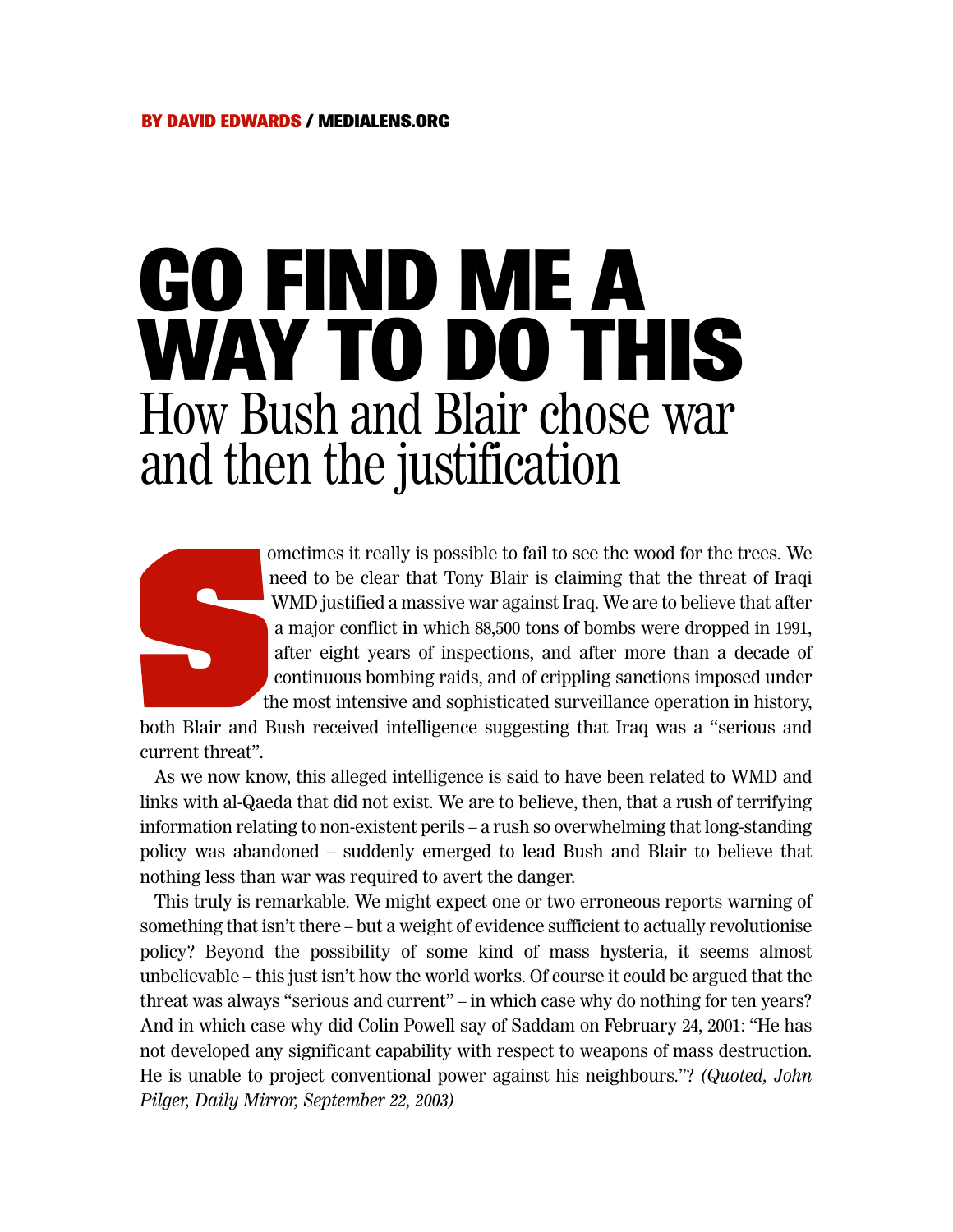On the BBC's News At Ten (February 2, 2004) reporter Gavin Hewitt suggested that the inquiry into the failure to discover Iraq's alleged WMD would likely focus on two issues: 1) Did the intelligence services "get it wrong"? and 2) Did politicians "fail to ask the people here [MI6] the right searching questions?"

In other words, were politicians at worst merely indolent in failing to challenge the wild intelligence claims they dutifully passed on to the public?

Consider Hewitt's range of possible questions in light of comments made by Greg Thielmann to CBS News last October. Thielmann, an expert on Iraqi WMD and former senior foreign-service officer for 25 years, claims that key evidence presented by Colin Powell to the UN on February 5, 2003 was misrepresented and the public deceived:

"The main problem was that the senior administration officials have what I call faithbased intelligence. They knew what they wanted the intelligence to show. They were really blind and deaf to any kind of countervailing information the intelligence community would produce. I would assign some blame to the intelligence community, and most of the blame to the senior administration officials." *('The man who knew', October 15, 2003, www.cbsnews.com)*

Ray McGovern, a former high-ranking CIA analyst, told John Pilger last year that the Bush administration demanded that intelligence be shaped to comply with political objectives: "It was 95 per cent charade", he said. *(John Pilger, 'Blair's Mass Deception, Daily Mirror, February 3, 2004)*

Almost identical complaints have been voiced on this side of the Atlantic. Weapons expert David Kelly told the BBC's Susan Watts that "lots of people" were concerned, that "people at the top of the ladder didn't want to hear some of the things" and "in your heart of hearts you must realise sometimes that's not actually the right thing to say". *('Beyond doubt: facts amid the fiction', Vikram Dodd, Richard Norton-Taylor and Nicholas Watt, The Guardian, August 16, 2003)*

Kelly added: "The 45 minute point was a statement that was made and it got out of all proportion. They [the government] were desperate for information. They were pushing hard for information that could be released. That was the one that popped up and it was seized on and it is unfortunate that it was. That is why there is the argument between the intelligence services and Number 10, because they picked up on it and once they had picked up on it you cannot pull back from it, so many people will say 'Well, we are not sure about that' because the wordsmithing is actually quite important."

Curiously, in declaring BBC reporter Andrew Gilligan's claims "unfounded" in his January 28 report, Lord Hutton said merely of Watts' report: "Ms Watts recorded this conversation on a tape recorder and the recording was played in the course of the Inquiry." *(The Hutton Inquiry, Statement by Lord Hutton, January, 28, 2004,*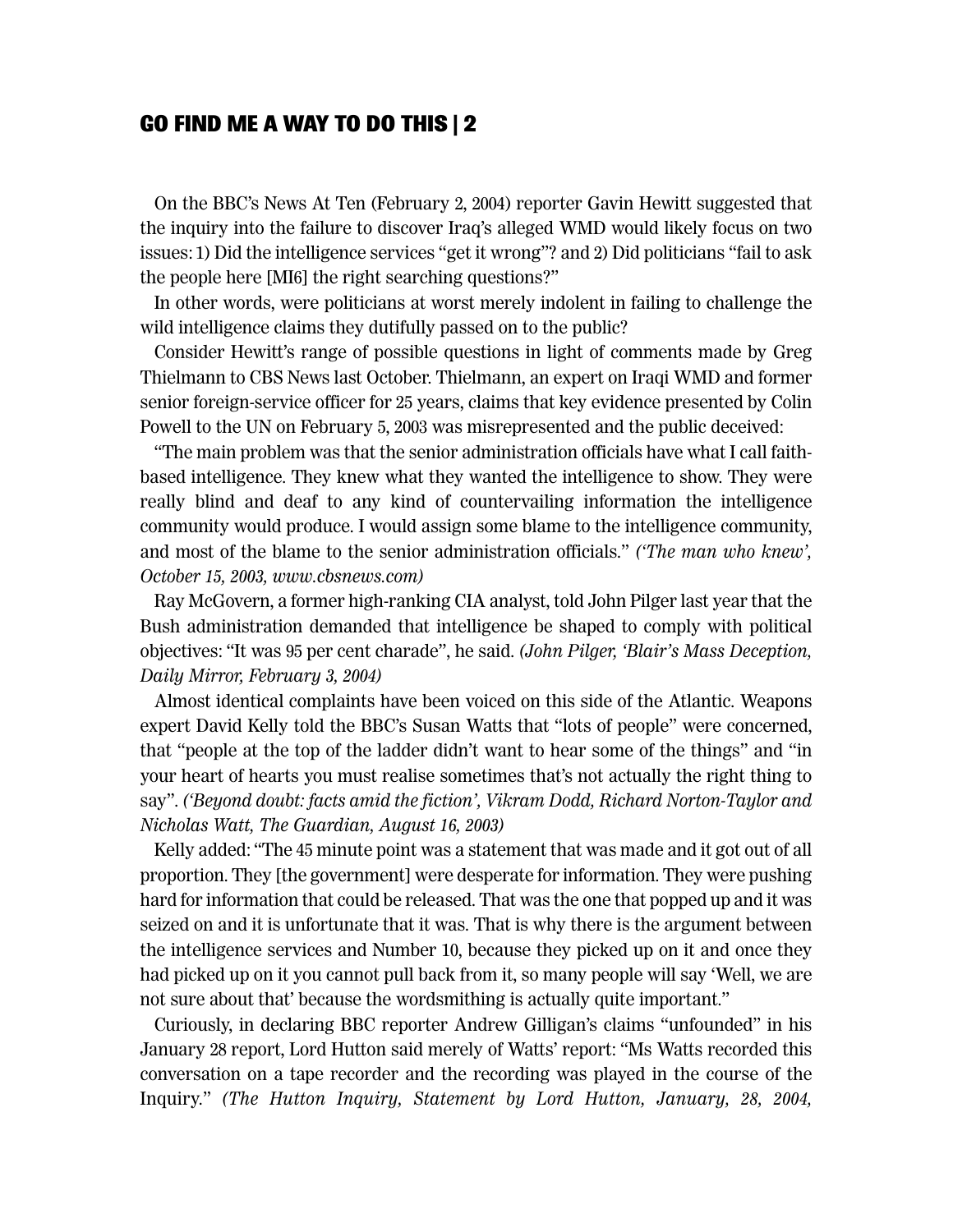#### *http://www.the-hutton-inquiry.org.uk)*

Brian Jones, a top analyst in the defence intelligence staff, told the Hutton inquiry how the "shutters came down" in government, preventing experts on chemical and biological weapons from expressing widespread disquiet about the language and assumptions in the September 2002 dossier. Jones told Hutton: "My concerns were that Iraq's chemical weapons and biological weapons capabilities were not being accurately represented in all regards in relation to the available evidence. In particular ... on the advice of my staff, I was told that there was no evidence that significant production had taken place either of chemical warfare agent or chemical weapons." *('The whistleblower', Richard Norton-Taylor and Vikram Dodd, The Guardian, September 4, 2003)* 

Jones wrotes in The Independent of February 4: "In my view the expert intelligence analysts of the DIS [Defence Intelligence Staff] were overruled in the preparation of the dossier in September 2002 resulting in a presentation that was misleading about Iraq's capabilities." *('Hutton report: the aftermath – there was a lack of substantive evidence ... We were told there was intelligence we could not see', Brian Jones, The Independent, February 4, 2004)*

Responding to Colin Powell's February 2003 speech to the UN, former chief UN weapons inspector, Scott Ritter, said in an interview at the time: "He just hits you, hits you, hits you with circumstantial evidence, and he confuses people – and he lied, he lied to people, he misled people... The Powell presentation is not evidence... It's a very confusing presentation. What does it mean? What does it represent? How does it all link up? It doesn't link up." *('Ritter dismisses Powell report', Kyodo News, February 7, 2003)*

In his speech, Powell described as "a fine document" the Blair government's February 3, 2003 dossier. Glen Rangwala of Cambridge University quickly spotted that much of the dossier had been copied word for word (including punctuation and spelling errors) from an article written by an American PhD student twelve years earlier and available on the Internet. The only changes involved the doctoring of passages to make them more ominous: the assertion that Iraq had been "aiding opposition groups" was changed to "supporting terrorist organisations". The comment that the Iraqi intelligence agency Mukhabarat had been "monitoring foreign embassies in Iraq" was changed to "spying on foreign embassies in Iraq". *(Jonathan Rugman, 'Downing St dossier plagiarised', February 6, 2003, www.channel4.com)*

It's hard to argue that the politicians merely misinterpreted intelligence in this case – the dossier was put together by a four-man team in Downing Street reporting to Alastair Campbell, then the prime minister's director of communications.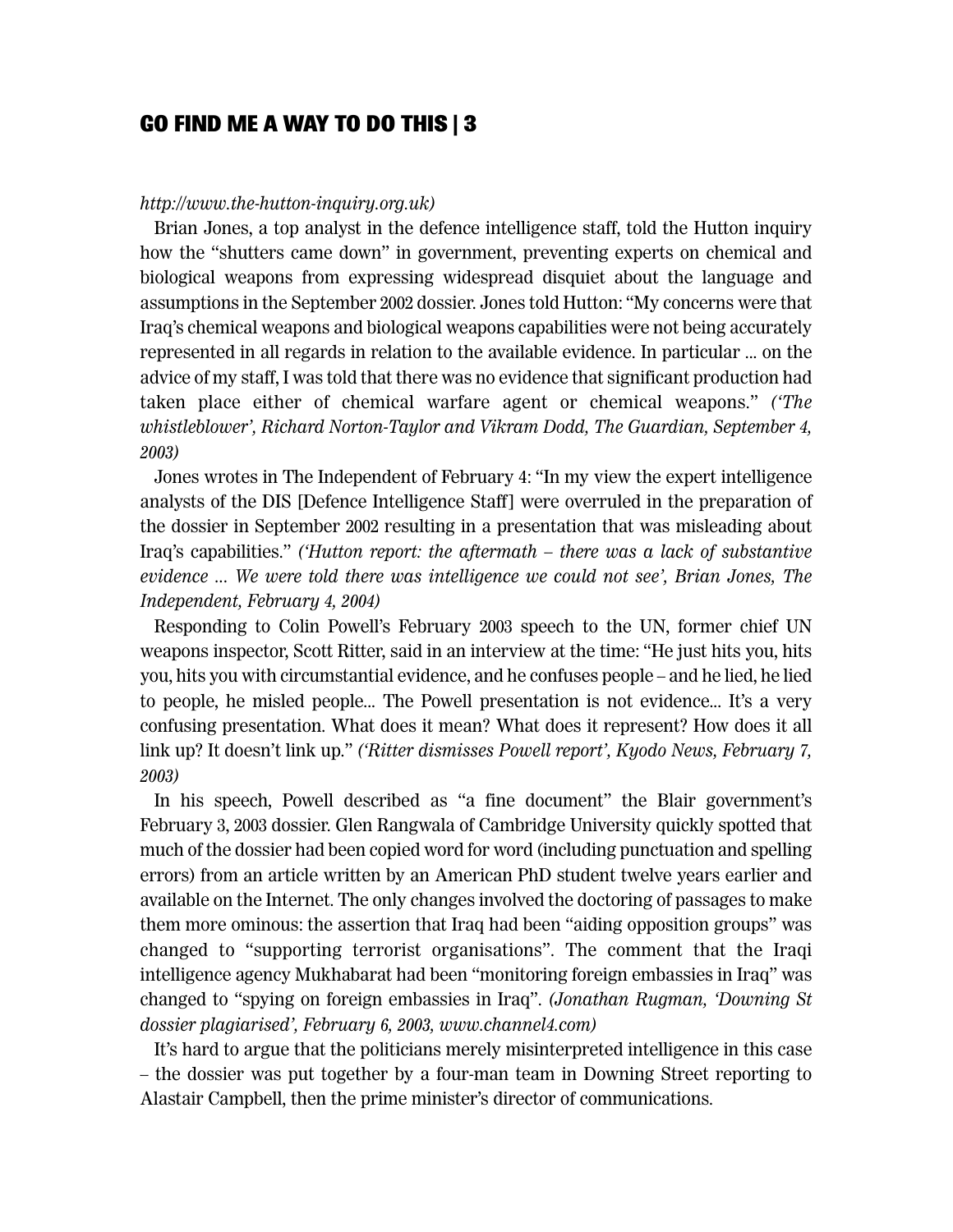Glenda Jackson, the former Labour minister, pointed out at the time that the government was misleading parliament and the public, adding: "And of course to mislead is a parliamentary euphemism for lying." *('Downing St admits blunder on Iraq dossier', Michael White, Ewen MacAskill and Richard Norton-Taylor, The Guardian, February 8, 2003)*

All of this was beyond the remit of Lord Hutton, of course, who consequently cleared Blair and his Keystone Cops of all wrongdoing. Recall that Hutton was one of five law lords who accused their colleague Lord Hoffmann of acting as "a judge in his own cause" by failing to declare his links with Amnesty International when deciding whether the Chilean dictator, Augusto Pinochet, was immune from arrest and extradition in 1999. The Guardian reported: "Lord Hutton said public confidence in the integrity of the administration of justice would be shaken if Lord Hoffmann's deciding vote that General Pinochet could be prosecuted was allowed to stand." *('Law lords condemn Hoffmann', Clare Dyer, The Guardian, January 16, 1999)*

Pinochet was released and, on arriving in Chile, rose miraculously from his wheelchair to embrace well-wishers.

Former cabinet minister, Clare Short, insists that Tony Blair was guilty of "honourable deception" using "various ruses" and "a series of half-truths, exaggerations, reassurances that were not the case to get us into conflict by the spring". *('Short: I was briefed on Blair's secret war pact', Patrick Wintour, The Guardian, June 18, 2003)* Short has described how a small cabal around Blair ignored normal procedures of cabinet government, and ignored the advice of the intelligence and diplomatic community, which she claims privately opposed the war.

Former foreign secretary, Robin Cook, describes how "there was a selection of evidence to support a conclusion... intelligence was not being used to inform and shape policy, but to shape policy that was already settled". *(Ibid)*

Like most of the media, the BBC's Gavin Hewitt chose to ignore comments made by Paul O'Neill, former US Treasury secretary, last month. O'Neill, who attended countless national security council meetings, has explained how the Bush administration came to office determined to topple Saddam Hussein, using the September 11 attacks as a pretext: "It was all about finding a way to do it. The president saying 'Go find me a way to do this'... From the very beginning, there was a conviction that Saddam Hussein was a bad person and that he needed to go." *('Bush decided to remove Saddam "on day one"', Julian Borger, The Guardian, January 12, 2004)*

O'Neill reports seeing one memorandum preparing for war dating from the first days of the administration. Another, marked "secret" said, "Plan for Post-Saddam Iraq".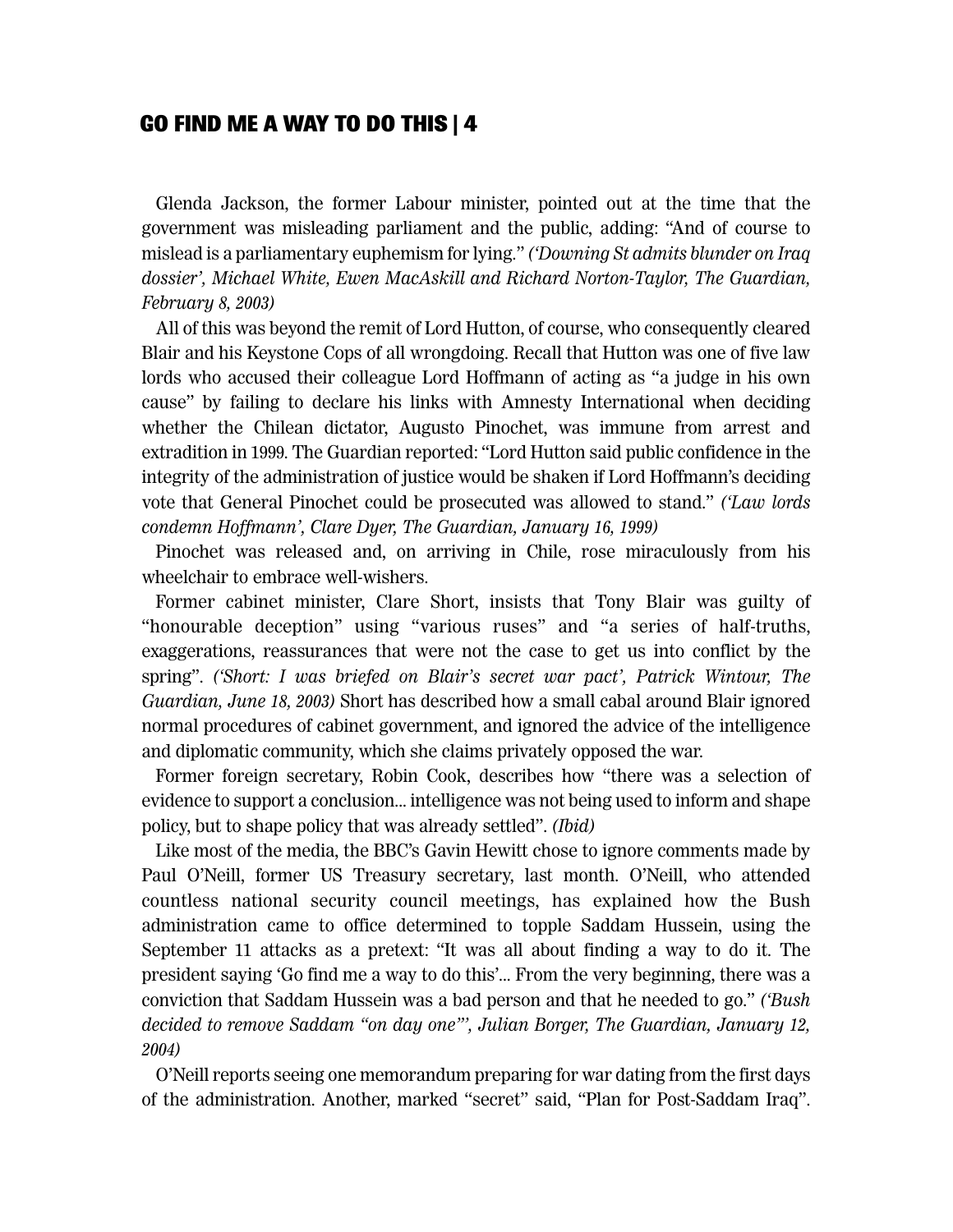O'Neill also saw a Pentagon document entitled "Foreign Suitors For Iraqi Oilfield Contracts", which discussed dividing Iraq's fuel reserves up between the world's oil companies.

The BBC's Matt Frei chose to ignore these claims and instead instantly smeared the man and his message: "If you remember, Paul O'Neill was sacked mainly because he was incompetent, and he was more infamous for his gaffes than his insights on economic theory. He once famously said that the collapse of the energy giant Enron was an example of the genius of capitalism, and perhaps more accurately that the tax code in America was 9,500 words of complete gibberish." *(Matt Frei, Newsnight, BBC2, January 12, 2004)*

But the issue, clearly, is the credibility of what O'Neill has to say as supported by the 19,000 government documents he claims to have in his possession, one of which he revealed on live TV. US media analyst Alexander Cockburn comments: "What bothers the White House is one particular National Security Council document shown in the 60 Minutes interview, clearly drafted in the early weeks of the new administration, which showed plans for the post-invasion dispersal of Iraq's oil assets among the world's great powers, starting with the major oil companies.

"For the brief moment it was on the TV screen one could see that this bit of paper, stamped 'Secret', was undoubtedly one of the most explosive documents in the history of imperial conspiracy. Here, dead center in the camera's lens, was the refutation of every single rationalization for the attack on Iraq ever offered by George W. Bush and his co-conspirators, including Tony Blair." *(Cockburn, 'The O'Neill/Suskind Bombshells – Bush, Oil & Iraq: Some Truth at Last', Counterpunch, January 14, 2004)*

And consider O'Neill's revelations in the light of Tony Blair's claims in the infamous BBC Newsnight interview of February 7, 2003:

"When people say you're hell bent on this war, I've tried to avoid being in this position and I honestly thought there was some prospect last November when we passed the UN Resolution that he [Saddam] would realise we were serious about this and that if he didn't cooperate he was going to be in trouble." *('Tony Blair on Newsnight – part one', The Guardian, February 7, 2003)*

It's the use of the word "honestly" that is interesting.

### IN THE DREAM ZONE

Returning from a visit to Baghdad in late January, Bishop Thomas J. Gumbleton of Detroit described how he was "shocked and discouraged" by what he had seen: "I was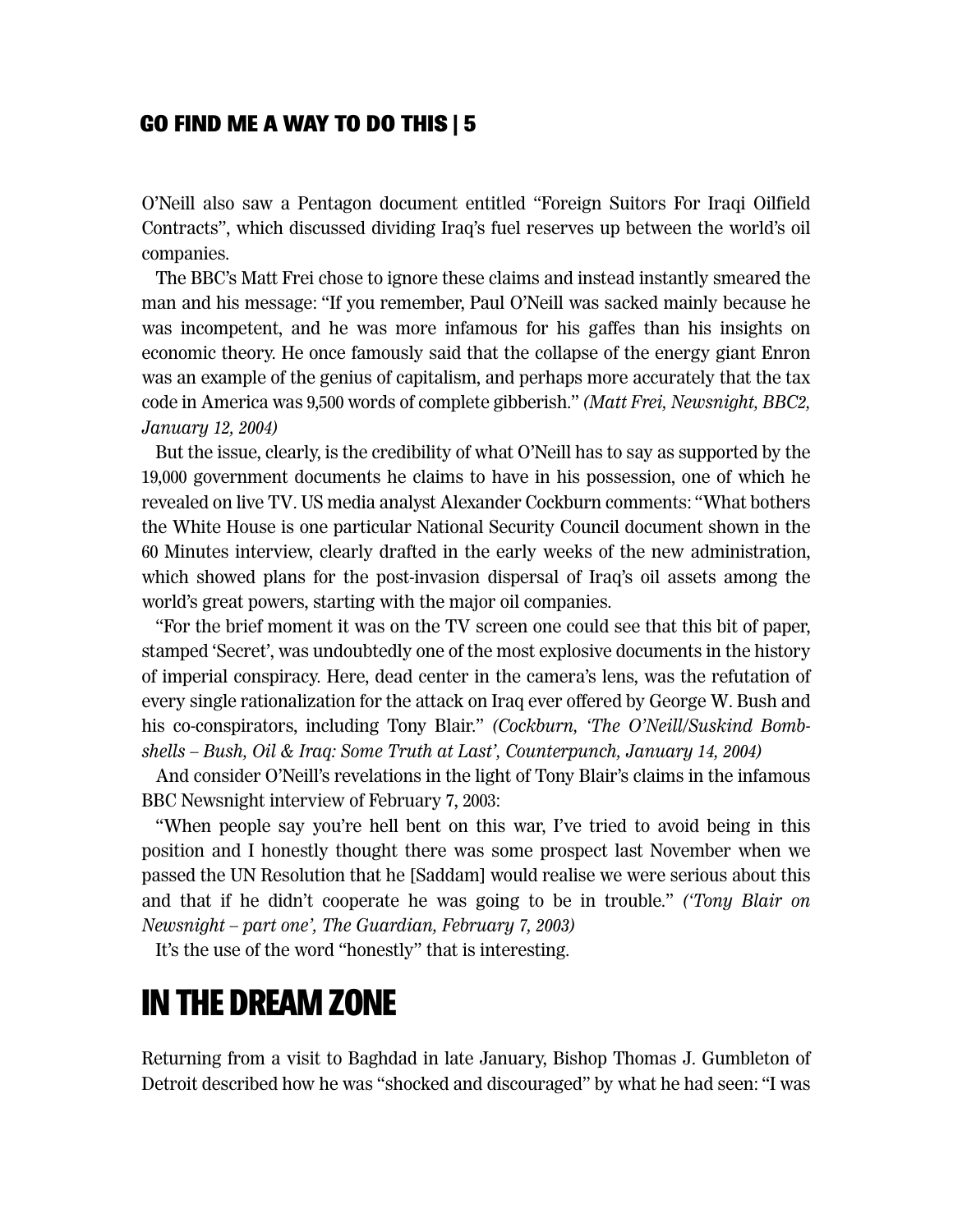overwhelmed with sadness over what is happening to the people of Iraq, and also to the US troops there." With unemployment approaching 60 percent and food supplies dwindling, Gumbleton reported, ordinary Iraqis "are humiliated and feel degraded" as they try to cope without electricity, telephones and – in some places – running water: "Without exception, people said things were worse now than before the war."

Gumbleton noted that US officials live and work in the Coalition Provisional Authority's compound, nicknamed the "Dream Zone": "Inside the Dream Zone, they don't know what is going on in the city... They don't know the deprivations the people are putting up with. They don't have jobs. Right now, people are getting the same amount of basic food as they have been getting through the oil-for-food program, but there is the fear that could be running out. The city is just very depressing." *('Iraqis still suffering, says Bishop Gumbleton after visiting Iraq', Robert Delaney, Catholic News Service, January 29, 2004)*

Also in late January, the UN Office for the Coordination of Humanitarian Affairs reported an increase in cases of encephalitis in Baghdad over the preceding two weeks, "raising concerns about the state of children's healthcare in the country". This followed a recent report by a leading health organisation which found that youngsters remained vulnerable to malnutrition. The UN reported the despairing views of one doctor, Rada, at the Children's Teaching Hospital: "You can see the children here. There is much suffering among them. No one seems to be helping them. We have been to the ministry of heath for assistance and to the Americans. We have received nothing so far." *('IRAQ: Encephalitis affecting children', IRIN, January 26, 2004, www.reliefweb.int)*

Qasim Ali Abid, chief resident doctor at the same hospital, explained that the leading cause of death among his patients was from secondary infections caught while undergoing in-patient treatment. Hospital statistics put the secondary infection rate at 80 percent – a staggering rate for a Middle Eastern country like Iraq.

A prime cause, Dr. Abid said, is open sewage on the premises mixing with drinking water: "There is sewage blocking the pipes. It is now in the water supply." *('Some hospitals become breeding ground for disease', IRIN, January 28, 2004, www.relief.int)*

Rubble from pre-war maintenance also remains inside the building and there are only two toilets per floor of the four floor building for all patients, nurses, doctors and family members. Iraqi hospitals have been chronically short of medical supplies, trained doctors and money since the toppling of Saddam on April 9 last year.

All of this is reflexively blamed on Saddam's regime. Unbeknownst to the public, in 1996 the Centre for Economic and Social Rights reported of pre-Gulf War Iraq: "Over 90% of the population had access to primary health-care, including laboratory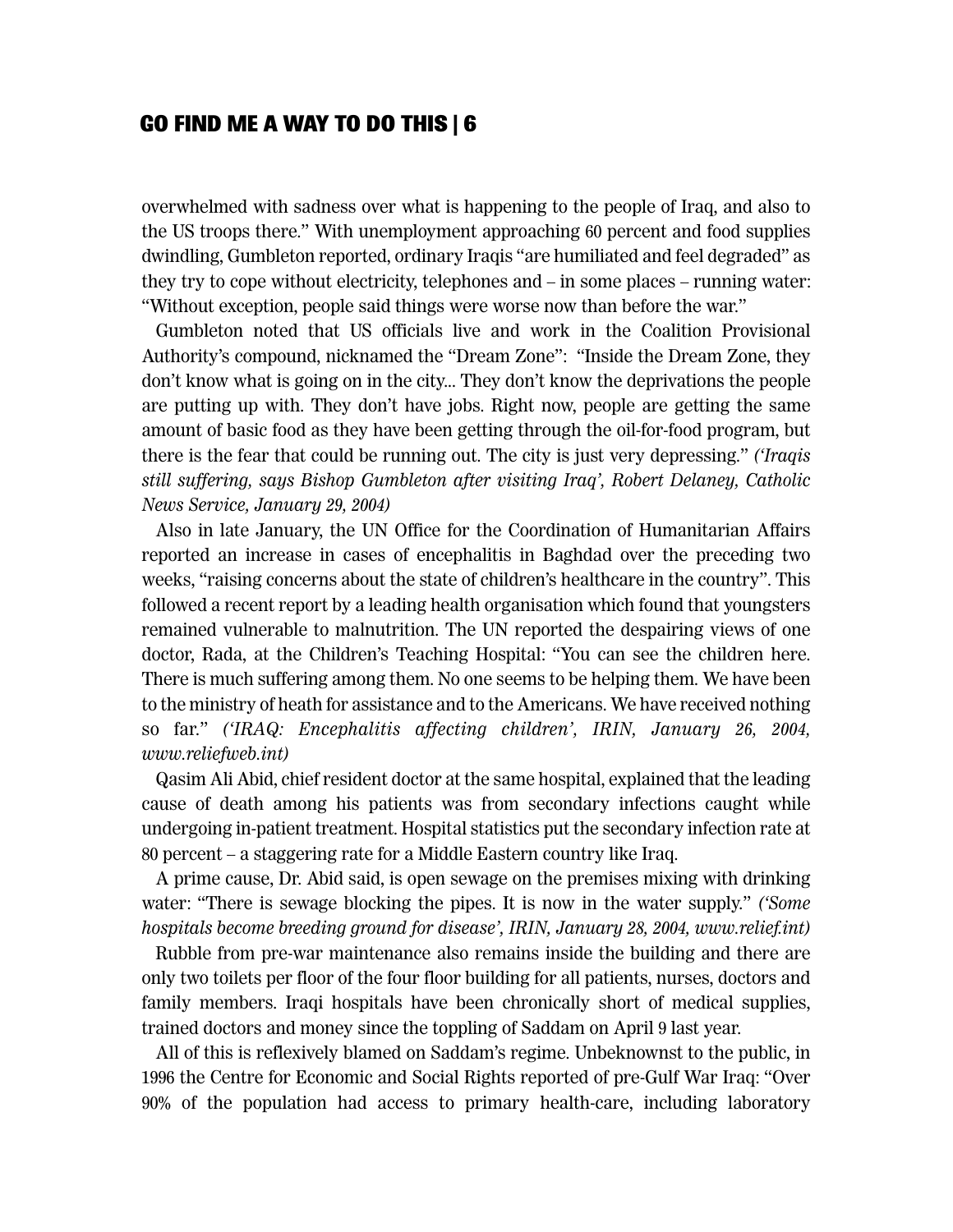diagnosis and immunisations for childhood diseases such as polio and diphtheria. During the 1970s and 80s, British and Japanese companies built scores of large, modern hospitals throughout Iraq, with advanced technologies for diagnosis, operations and treatment. Secondary and tertiary services, including surgical care and laboratory investigative support, were available to most of the Iraqi population at nominal charges. Iraqi medical and nursing schools emphasised education of women and attracted students from throughout the Middle East. A majority of Iraqi physicians were trained in Europe or the United States, and one-quarter were boardcertified specialists." *(UN Sanctioned Suffering, May 1996, http://www.cesr.org)*

These are small glimpses, almost never reported in the media, of the cataclysm inflicted on Iraq by the West. Desperately short of even the most basic medicines and facilities since the invasion, no questions have been asked on TV news, there have been no calls for emergency donations of medical supplies from the US or UK.

The war has so far claimed some 55,000 Iraqi lives, including 9,600 civilians, with 1,000 Iraqi children killed or injured by unexploded cluster bombs every month.

It would be wrong to suggest, however, that Iraqis are the only victims of this tragedy. Writing from the media's own "Dream Zone" in The Guardian, Polly Toynbee notes: "Wars either make or break prime ministers, according to the pollsters – and this war is all but breaking Tony Blair... It is turning into a classical tragedy because it is one of his own making, wrought by his own fatal flaw." *('Revenge or victory', Polly Toynbee, The Guardian, February 6, 2004)*

Toynbee adds: "Blair's personal tragedy is the squandering of his political capital over Iraq."

In her article, Toynbee has not one word to say about the "personal tragedy" suffered by literally hundreds of thousands, indeed millions, of Iraqis.

On the other hand, all of these grisly means are surely justified by the uniquely moral nature of the ends, at least if the post-Hutton BBC is to be believed. On its February 3 lunchtime news, the BBC featured a clip of Sir Harold Walker, former ambassador to Baghdad, saying of Saddam Hussein's regime: "It was the most brutal tyranny, I think, in human history."

The Independent's Johann Hari puts the BBC's performance in proper perspective, suggesting that "much of the BBC's crisis derives from an attempt by the corporation to mimic the attack-dog culture of the British tabloids", with Andrew Gilligan having "the single mission to dig up dirt on the Government". This "anti-politics" has undermined the whole purpose of the BBC: "to provide a more sober, less hysterical, more informed forum for debate." *(Hari, 'Why the BBC-bashers must not be allowed to destroy public service broadcasting', The Independent, January 30, 2004)*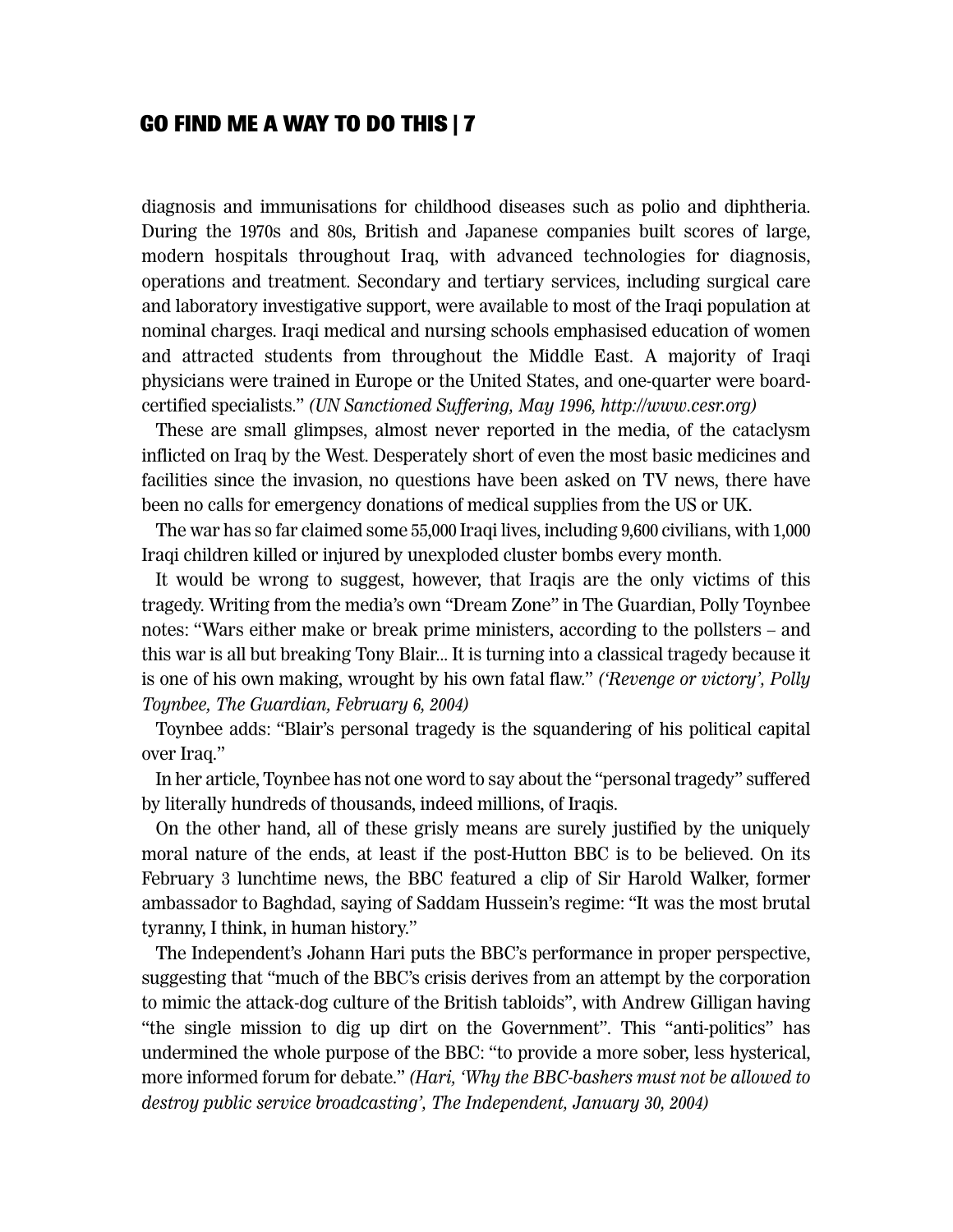To be clear, the BBC ceases to be a "sober, less hysterical" forum when it "digs up dirt" on the government". There is no problemwhen it shovels dirt *for* the government by ranking Saddam above Hitler and Stalin in the league of tyrants, by failing for ten years to expose the genocidal impact of Western sanctions, by failing to make even the most obvious challenges to the government's pre-war lies on WMD, and when the BBC's Andrew Marr emotes that Tony Blair "stands as a larger man and a stronger prime minister as a result" of invading Iraq.

As ever, the only tragedy that matters is the suffering and damage inflicted on powerful interests – the vast horrors inflicted by them on others barely register. Anyone who tries to buck the trend is reviled, slandered and sentenced to career death.

### EVOLUTION OF A THREAT: HOW BLAIR LEARNED TO FEAR SADDAM

As we know, the human catastrophe inflicted on Iraq went ahead against huge domestic and international opposition. Tony Blair's support, in particular, was crucial in affording George Bush the required fig leaf of international legitimacy. Without Blair on board, it is conceivable that Bush might not have been able to wage his war.

On Channel 4 News (February 4, 2004), former senior US intelligence officer, Greg Thielmann, said: "I believe, and again not based on first-hand experience but conclusions that I was reaching then and since, that the decision to go to war was made in the fall of 2001 – we were oblivious to that decision having been reached at the time. And I have to conclude that that decision was shared with prime minister Blair in August of 2002." *(Channel 4 News, February 4, 2004)*

This fits quite well with what we known about when Blair began focusing on the idea that Iraq's non-existent WMDs were a threat.

In 1998, according to the Guardian/Observer website, Blair had next to nothing to say about the threat posed by Iraq. In December 1998, for example, Blair branded the Iraqi president as merely a "serial breaker of promises" as he justified the launch of a joint US-British strike to "degrade" Iraq's weapons of mass destruction. *('Missile blitz on Iraq', Julian Borger and Ewen MacAskill, The Guardian, December 17, 1998)*

Then, just three days of air strikes were deemed sufficient to keep Saddam 'in his box'. No invasion was needed to avert a "serious and current threat".

Throughout 1999 and 2000, the Guardian/Observer record next to no mention of fears of Iraq's alleged WMD (understandable, as we now know they didn't exist) or of its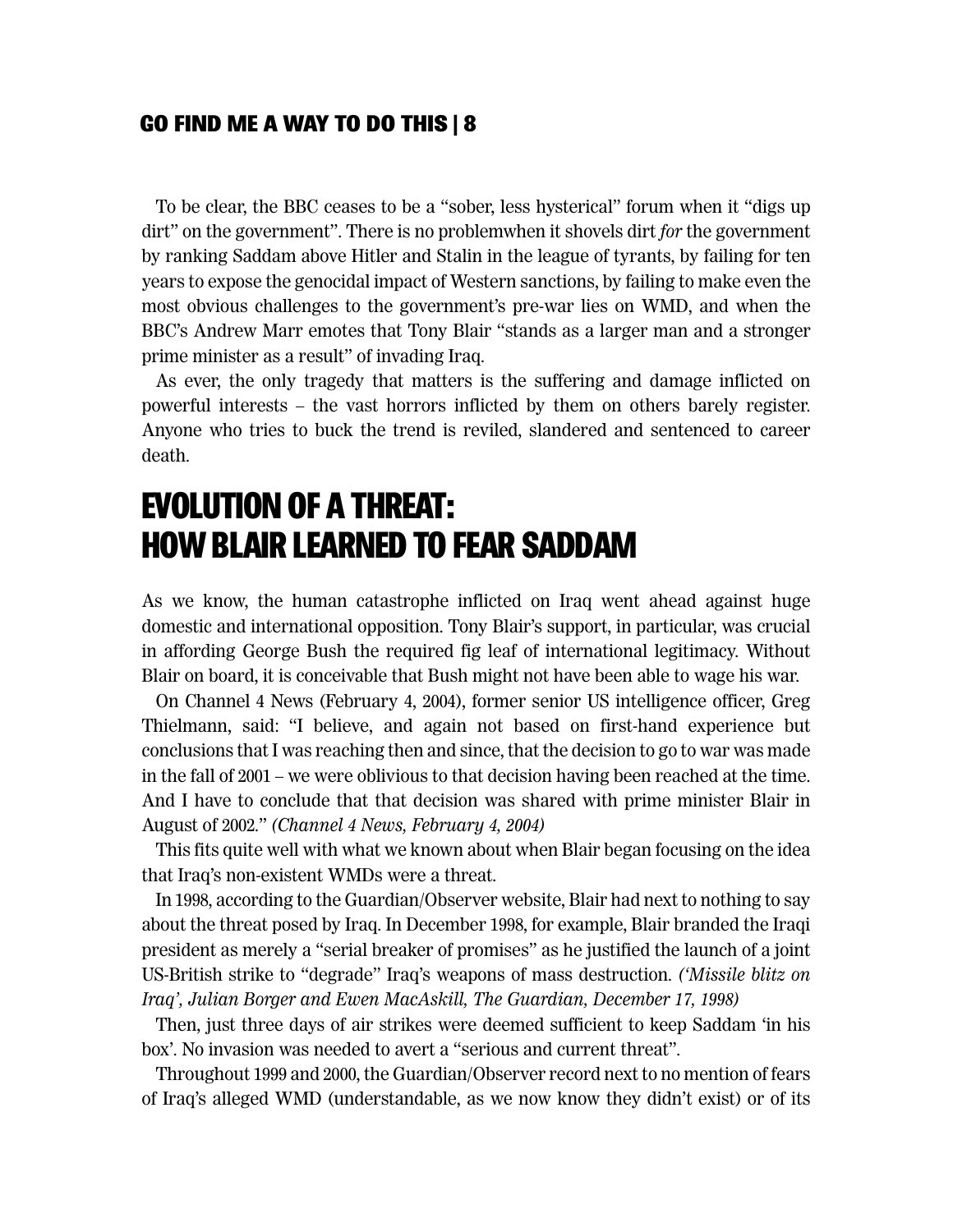supposed links to terrorism (also understandable, as there were none).

The Guardian/Observer record the following number of articles containing the words 'Blair and Iraq and weapons of mass destruction' for the following years:

1999: 7 2000: 7 2001: 29 2002: 379 2003: 1,078

'Blair and Iraq and chemical weapons': 1999: 3 2000: 4 2001: 21 2002: 77 2003: 235

'Blair and Iraq and biological weapons': 1999: 1 2000: 1 2001: 24 2002: 95 2003: 304

'Blair and Iraq and nuclear weapons': 1999: 9 2000: 10 2001: 24 2002: 140 2003: 202

In February 2001, just two years before the invasion, the UK Defence Secretary, Geoff Hoon, and the then Foreign Secretary Robin Cook, justified a further series of bombing raids against Baghdad. No mention was made of WMD. Instead, the Observer reported, "the strikes were necessary to eliminate a threat to the planes patrolling the 'no-fly zones' in the north and south of Iraq." *('Bush signals a deadly intent, Jason Burke and Ed Vulliamy, The Observer, February 18, 2001)*

Blair described the raids against air defence systems as a "limited operation with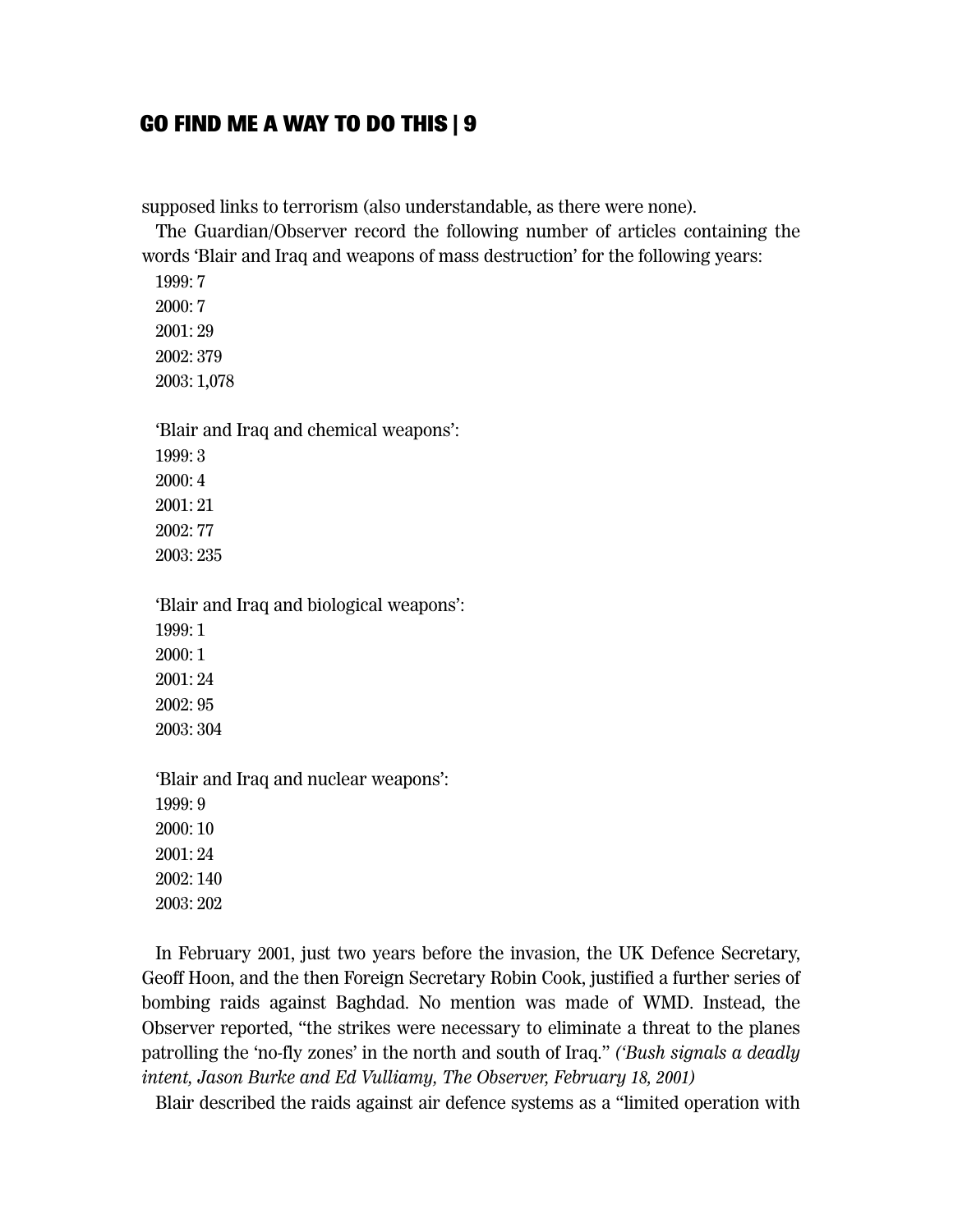the sole purpose of defending... pilots". They would stop, he said, "if Saddam stopped attacking us". *('Blair and Bush defy world fury', Jason Burke, Kamal Ahmed and Ed Vulliamy, The Observer, February 18, 2001)*

Again, a few raids were deemed sufficient.

Blair has claimed that September 11 changed everything, that he agreed with Bush that the risk of Iraqi WMD falling into the hands of al-Qaeda or similar groups was just too great. And yet in October 2001, Blair's official spokesman rejected the idea that military action should be extended from Afghanistan to Iraq, saying: "Such an extension was being proposed only by 'fringe voices' in the US." *('Blair: we know the game you are playing', Matthew Tempest, The Guardian, October 11, 2001)*

Later that month, when asked if there would be a "wider war" against Iraq after the attack on Afghanistan, Blair answered that this would depend on proof of Iraqi complicity in the September 11 attacks: "I think what people need before we take action against anyone is evidence." *('Blair on the war: the Observer interview in full', The Observer, October 14, 2001)*

That same month Blair talked of the need for "absolute evidence" of Iraqi complicity in the attacks. (*Michael White, 'Blair goes public to quell Arab fears of wider war', The Guardian, October 11, 2001)*

In late November, the Guardian reported Tony Blair literally standing shoulder to shoulder with President Jacques Chirac of France as they "reaffirmed their demand for 'incontrovertible evidence' of Iraqi complicity in the attacks on America before they could endorse US threats to extend the anti-terrorist campaign to Baghdad". *('Blair and Chirac cool on taking war to Iraq,' Hugo Young and Michael White, The Guardian, November 30, 2001)*

In other words, fully two and a half months after September 11, Blair demanded, not just evidence, but "incontrovertible evidence" of Iraqi involvement in the attacks as a pretext for war. Clearly, at this time, he did not deem Iraq's alleged WMD, Saddam's alleged links to al-Qaeda, or Saddam's human rights record, sufficient grounds for war.

Significantly, a few days after the press reported, "Blair and Chirac cool on taking war to Iraq", an article appeared in the Observer titled, 'Secret US plan for Iraq war'. Peter Beaumont, Ed Vulliamy and Paul Beaver wrote: "America intends to depose Saddam Hussein... The plan, opposed by Tony Blair and other European Union leaders, threatens to blow apart the increasingly shaky international consensus behind the USled 'war on terrorism'." *(The Observer, December 2, 2001)*

This was December 2. By February 28 the following year all talk of "incontrovertible evidence" had vanished. Instead, Blair had this to say of Saddam Hussein: "Heavens above, he used chemical weapons against his own people, so it is an issue and we have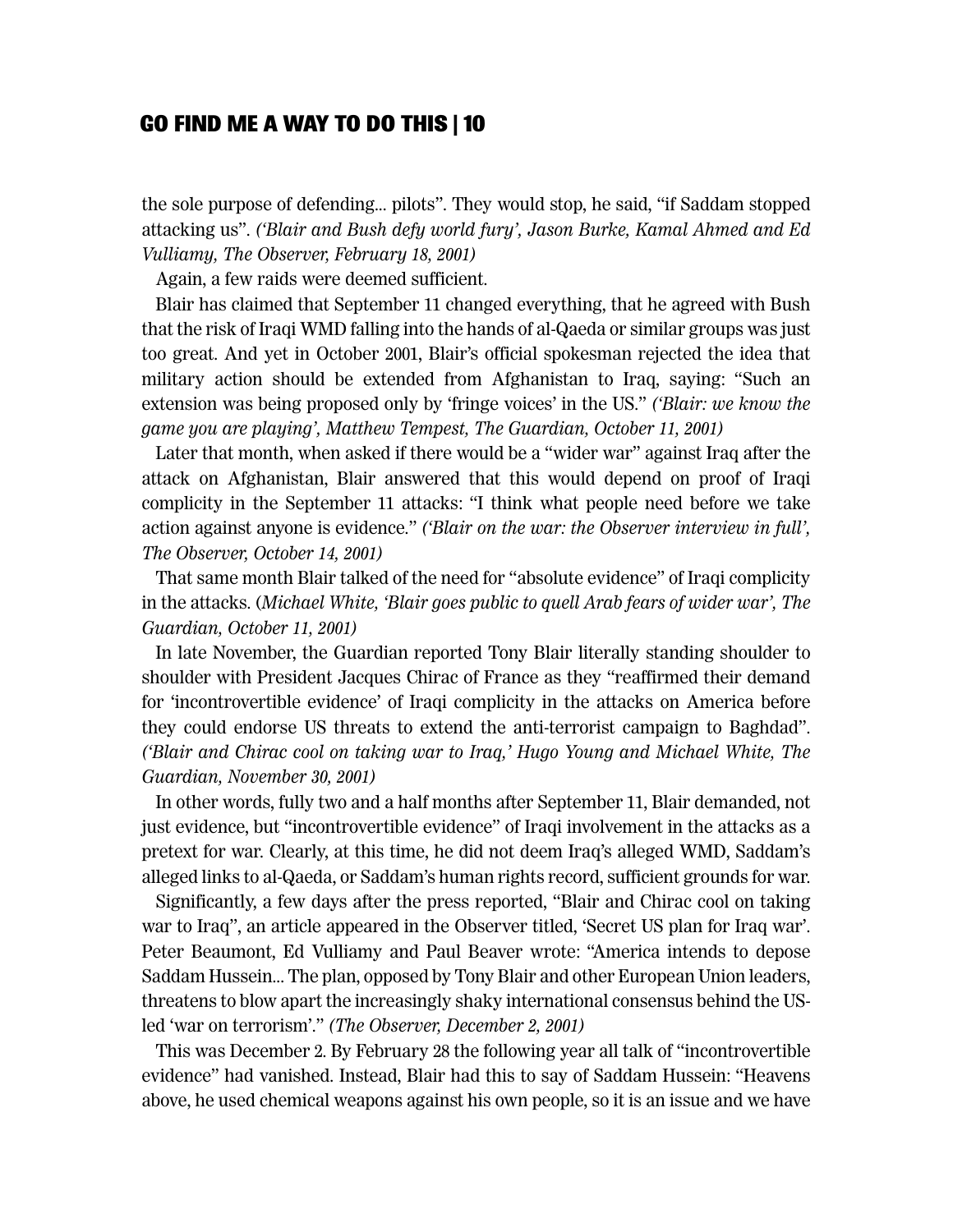got to look at it, but we will look at it in a rational and calm way, as we have for the other issues.

"The accumulation of weapons of mass destruction by Iraq poses a threat, a threat not just to the region but to the wider world, and I think George Bush was absolutely right to raise it. Now what action we take in respect of that, that is an open matter for discussion..." *('Blair edges closer to Iraqi strike', Matthew Tempest, The Guardian, February 28, 2002)*

The interesting question then arises: what stunning new evidence emerged of the threat from Iraq's non-existent WMD to change Blair's mind between November 30, 2001 and February 28, 2002? Clearly, it should be a simple task for an inquiry to focus on these few weeks to see what amazing new erroneous evidence emerged to bamboozle Blair.

What we will find, of course, is that there was no new evidence. Instead there was a decision made in Washington to go to war, and a decision made in London to initiate a propaganda campaign to fool the public and so facilitate an illegal and immoral invasion of Iraq.

## A SHORT NOTE ON THE RED HERRING OF WMD

The focus on WMD is itself a red herring. It is clear that peaceful means of resolving the disarmament issue had not remotely been exhausted by March 17, 2003. The UNMOVIC weapons inspectors had found nothing in three and a half months of unrestricted searching, and they had requested just a few more months to complete their task. The Charter of the United Nations, Chapter VI, Article 33 declares: "The parties to any dispute, the continuance of which is likely to endanger the maintenance of international peace and security, shall, first of all, seek a solution by negotiation, enquiry, mediation, conciliation, arbitration, judicial settlement, resort to regional agencies or arrangements, or other peaceful means of their own choice."

The media are currently professing their shock that no WMD were found. Fairness and Accuracy in Reporting *(FAIR: www.fair.org)* reported that some UNMOVIC inspectors believed that Iraq might indeed have been free of all banned weapons: "We haven't found an iota of concealed material yet," one unnamed UNMOVIC official told a Los Angeles Times reporter on December 31, 2002. The reporter added: "The inspector said his colleagues think it possible that Iraq really has eliminated its banned materials." (*Fair, Media Advisory: 'Iraq's Hidden Weapons: From Allegation to Fact', February 4, 2003 http://www.fair.org/press-releases/iraq-weapons.html)*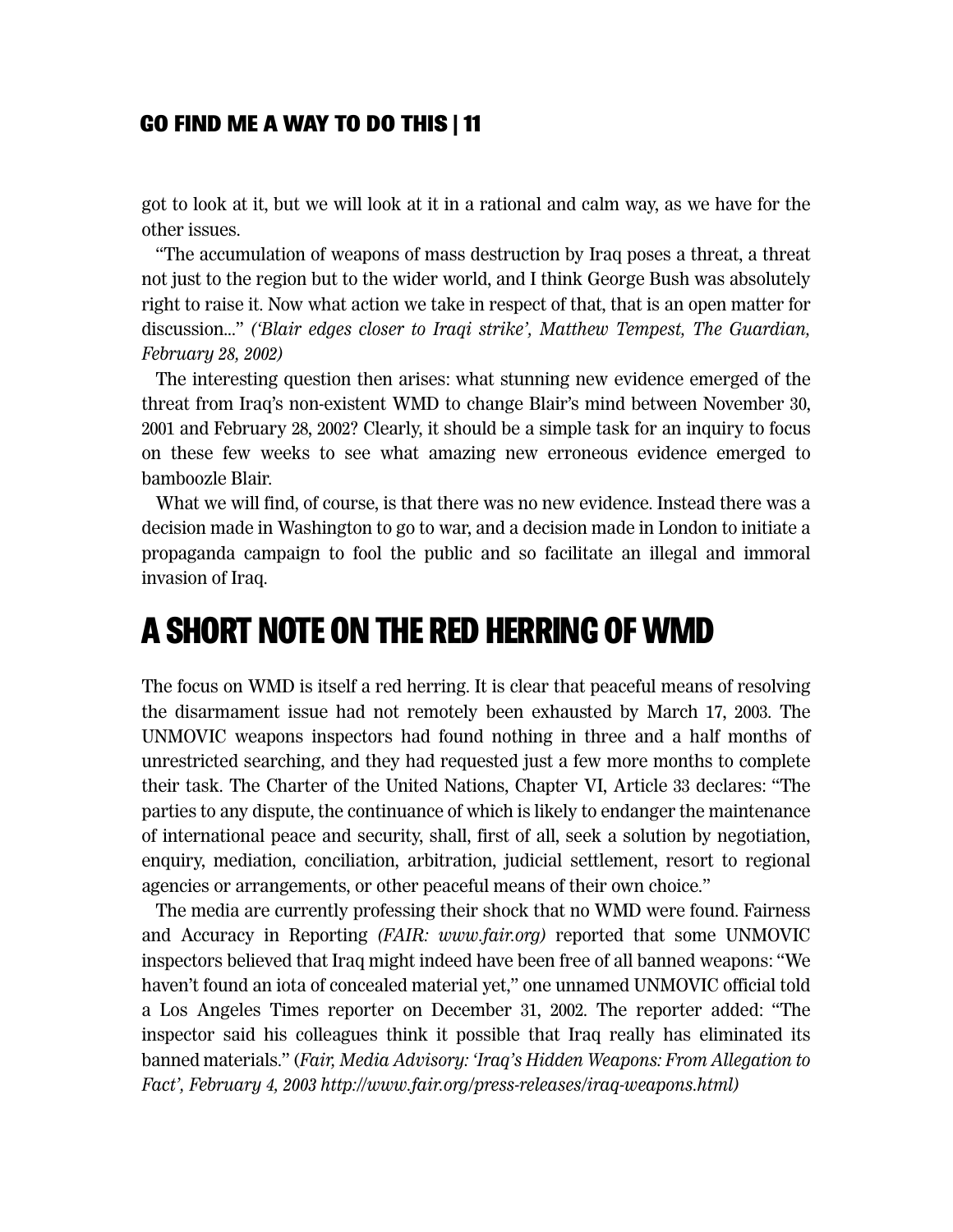Former head of UNMOVIC, Hans Blix, said in June 2003: "If anyone had cared ... to study what UNSCOM was saying for quite a number of years, and what we [UNMOVIC] were saying, they should not have assumed that they would stumble on weapons." *(Miles Pomper and Paul Kerr, 'An Interview With Hans Blix', Arms Control Today, June 16 2003)*

Blix also said in September 2003: "I don't think anything will come to light in Iraq that will justify the invasion." *(http://story.news.yahoo.com/news?tmpl=story&cid=535 &ncid=535&e=4&u=/ap/20030921/ap\_on\_re\_eu/greece\_iraq\_blix)*

Given international law, 100% UNMOVIC access to suspect sites, vast global popular opposition to war, the US's possession of an overwhelming deterrence in the form of 6,144 nuclear warheads, the decision to go to war on March 17 requires real explanation. Were we living in genuine democracies, it would also require that Bush and Blair face a war crimes tribunal.

*David Edwards is, with David Cromwell, editor of the London-based media watchdog, medialens. The organisation's web site is<http://www.medialens.org>*